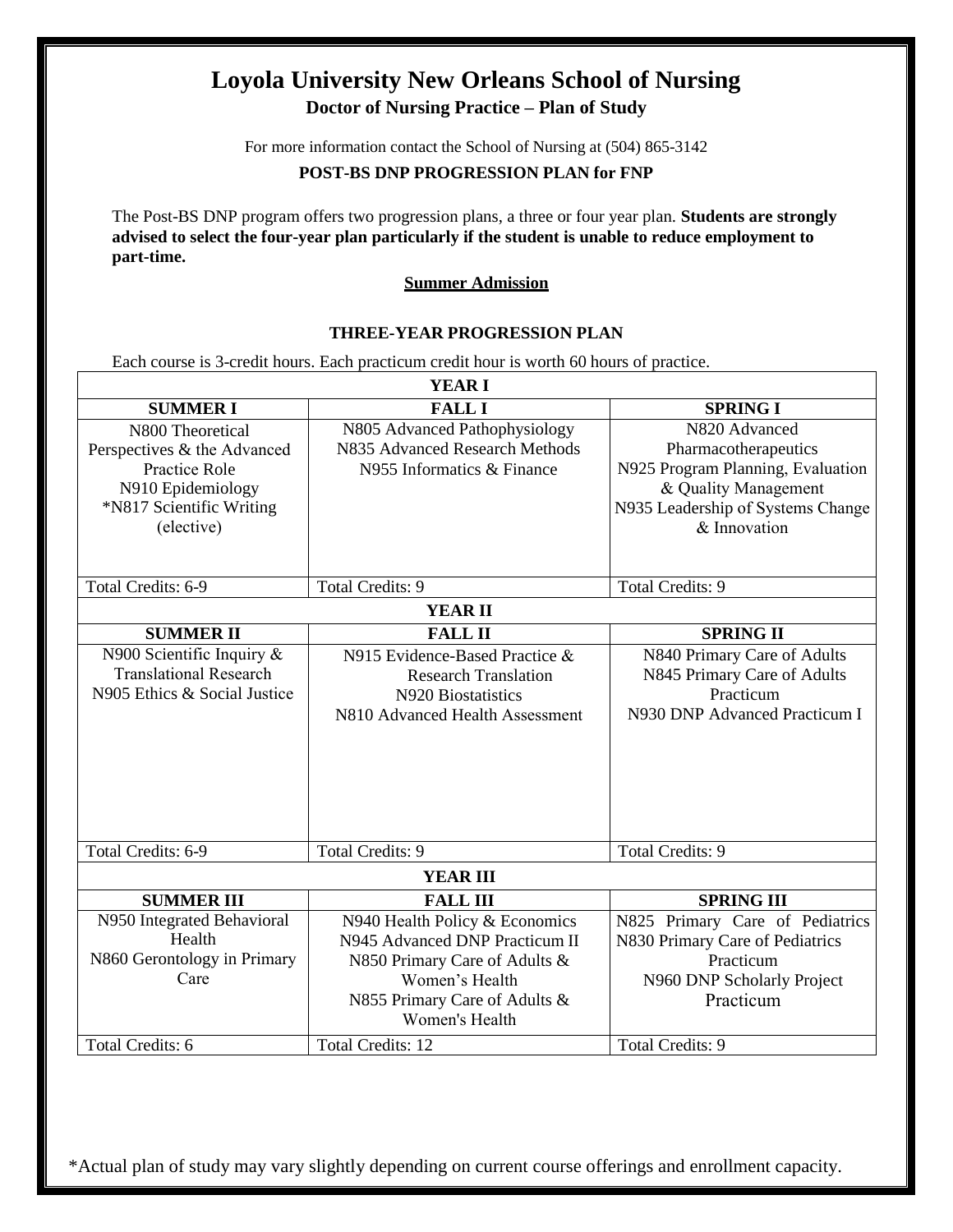### **Summer Admission FOUR-YEAR PROGRESSION PLAN**

|                                                                                                                             | Each course is 3-credit hours. Each practicum credit hour is worth 60 hours of practice                                |                                                                                                                                      |  |  |
|-----------------------------------------------------------------------------------------------------------------------------|------------------------------------------------------------------------------------------------------------------------|--------------------------------------------------------------------------------------------------------------------------------------|--|--|
| <b>YEAR I</b>                                                                                                               |                                                                                                                        |                                                                                                                                      |  |  |
| <b>SUMMER I</b>                                                                                                             | <b>FALL I</b>                                                                                                          | <b>SPRING I</b>                                                                                                                      |  |  |
| N800 Theoretical Perspectives<br>& the Advanced Nursing Role<br>N910 Epidemiology<br>*N817 Scientific Writing<br>(Elective) | N805 Advanced Pathophysiology<br>N835 Advanced Research Methods<br>N955 Informatics & Finance                          | N820 Advanced<br>Pharmacotherapeutics<br>N935 Leadership of Systems Change<br>& Innovation                                           |  |  |
| Total Credits: 6-9                                                                                                          | <b>Total Credits: 9</b>                                                                                                | Total Credits: 6                                                                                                                     |  |  |
| <b>YEAR II</b>                                                                                                              |                                                                                                                        |                                                                                                                                      |  |  |
| <b>SUMMER II</b>                                                                                                            | <b>FALL II</b>                                                                                                         | <b>SPRING II</b>                                                                                                                     |  |  |
| N900 Scientific Inquiry $\&$<br><b>Translational Research</b>                                                               | N810 Advanced Health Assessment<br>N915 Evidence-Based Practice &<br><b>Research Translation</b><br>N920 Biostatistics | N840 Primary Care of Adults<br>N845 Primary Care of Adults<br>Practicum<br>N925 Program Planning, Evaluation<br>& Quality Management |  |  |
| <b>Total Credits: 3</b>                                                                                                     | <b>Total Credits: 9</b>                                                                                                | <b>Total Credits: 9</b>                                                                                                              |  |  |
| <b>YEAR III</b>                                                                                                             |                                                                                                                        |                                                                                                                                      |  |  |
| <b>SUMMER III</b>                                                                                                           | <b>FALL III</b>                                                                                                        | <b>SPRING III</b>                                                                                                                    |  |  |
| N860 Gerontology in Primary<br>Care<br>N950 Integrated Behavioral<br>Health                                                 | N850 Primary Care of Adults & Women's<br>Health<br>N855 Primary Care of Adults & Women's<br><b>Health Practicum</b>    | N825 Primary Care of Pediatrics<br>N830 Primary Care of Pediatrics<br>Practicum<br>N930 DNP Advanced Practicum I                     |  |  |
| <b>Total Credits: 6</b>                                                                                                     | <b>Total Credits: 6</b>                                                                                                | <b>Total Credits: 9</b>                                                                                                              |  |  |
|                                                                                                                             | <b>YEAR IV</b>                                                                                                         |                                                                                                                                      |  |  |
| <b>SUMMER IV</b>                                                                                                            | <b>FALL IV</b>                                                                                                         | <b>SPRING IV</b>                                                                                                                     |  |  |
| N905 Ethics & Social Justice                                                                                                | N940 Health Policy & Economics<br>N945 DNP Advanced Practicum II                                                       | N960 DNP Scholarly Project<br>Practicum                                                                                              |  |  |
| <b>Total Credits: 3</b>                                                                                                     | <b>Total Credits: 6</b>                                                                                                | <b>Total Credits: 6</b>                                                                                                              |  |  |

Notes:

\*Students are strongly encouraged to take a graduate level statistics course before enrolling in N920 Biostatistics. The SON offers a graduate level statistics course.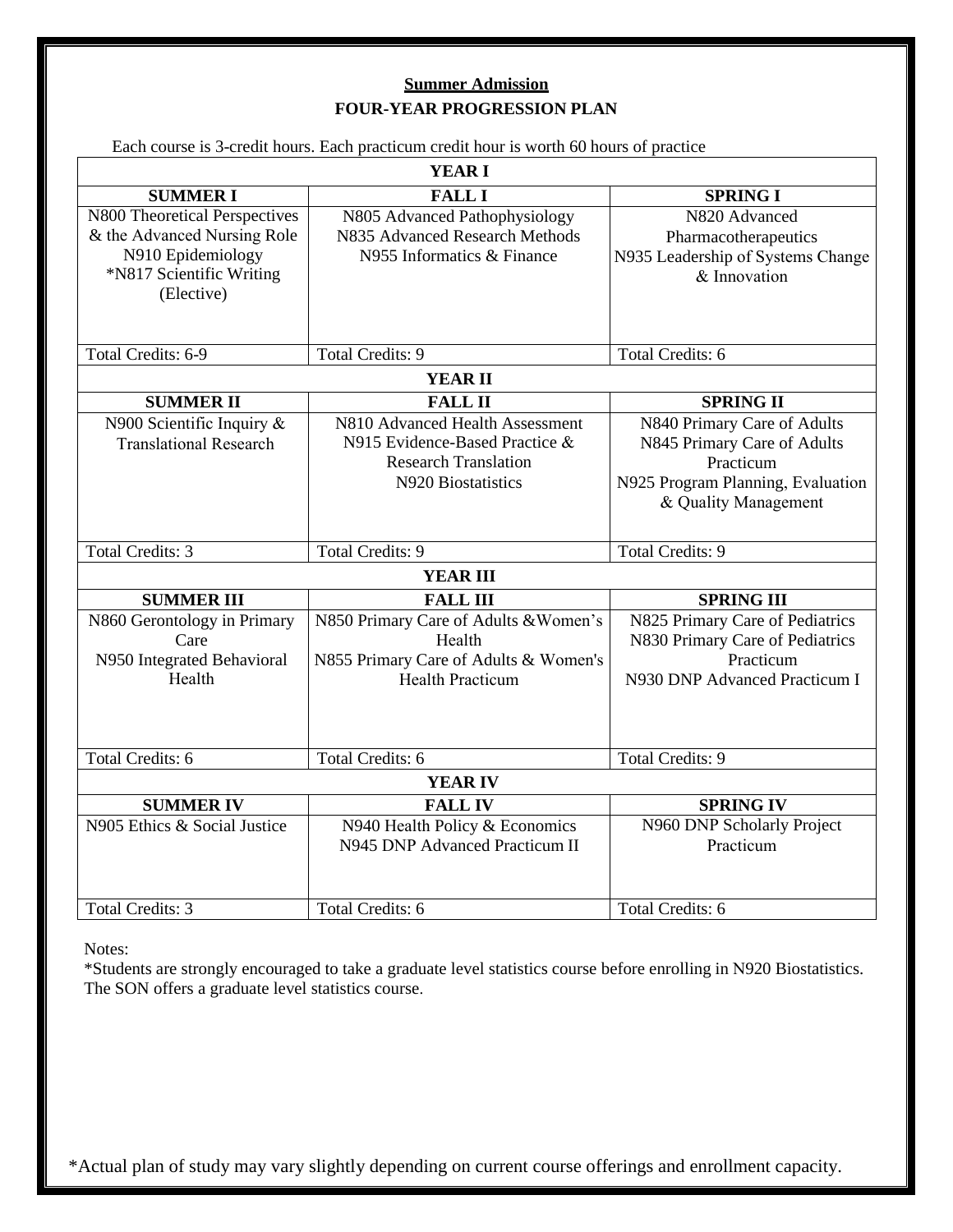### **Fall Admission**

Each course is 3-credit hours. Each practicum credit hour is worth 60 hours of practice.

| <b>YEAR I</b>                                                                                                                                                                |                                                                                                                                      |                                                                                                                             |  |  |
|------------------------------------------------------------------------------------------------------------------------------------------------------------------------------|--------------------------------------------------------------------------------------------------------------------------------------|-----------------------------------------------------------------------------------------------------------------------------|--|--|
| <b>FALL I</b>                                                                                                                                                                | <b>SPRING I</b>                                                                                                                      | <b>SUMMERI</b>                                                                                                              |  |  |
| N805 Advanced<br>Pathophysiology<br>N835 Advanced Research<br>Methods                                                                                                        | N820 Advanced<br>Pharmacotherapeutics<br>N935 Leadership of Systems Change<br>& Innovation                                           | N800 Theoretical Perspectives<br>& the Advanced Nursing Role<br>N910 Epidemiology<br>*N817 Scientific Writing<br>(Elective) |  |  |
| <b>Total Credits: 6</b>                                                                                                                                                      | <b>Total Credits: 6</b>                                                                                                              | Total Credits: 6-9                                                                                                          |  |  |
| <b>YEAR II</b>                                                                                                                                                               |                                                                                                                                      |                                                                                                                             |  |  |
| <b>FALL II</b>                                                                                                                                                               | <b>SPRING II</b>                                                                                                                     | <b>SUMMER II</b>                                                                                                            |  |  |
| N810 Advanced Health<br>Assessment<br>N920 Biostatistics                                                                                                                     | N840 Primary Care of Adults<br>N845 Primary Care of Adults<br>Practicum<br>N925 Program Planning, Evaluation<br>& Quality Management | N860 Gerontology in Primary<br>Care<br>N900 Scientific Inquiry $\&$<br><b>Translational Research</b>                        |  |  |
| <b>Total Credits: 6</b>                                                                                                                                                      | <b>Total Credits: 9</b>                                                                                                              | <b>Total Credits: 6</b>                                                                                                     |  |  |
|                                                                                                                                                                              | <b>YEAR III</b>                                                                                                                      |                                                                                                                             |  |  |
| <b>FALL III</b>                                                                                                                                                              | <b>SPRING III</b>                                                                                                                    | <b>SUMMER III</b>                                                                                                           |  |  |
| N850 Primary Care of<br>Adults & Women's Health<br>N855 Primary Care of<br>Adults & Women's Health<br>Practicum<br>N915 Evidence-Based<br>Practice & Research<br>Translation | N825 Primary Care of Pediatrics<br>N830 Primary Care of Pediatrics<br>Practicum<br>N930 DNP Advanced Practicum I                     | N905 Ethics & Social Justice<br>N950 Integrated Behavioral<br>Health                                                        |  |  |
| <b>Total Credits: 9</b>                                                                                                                                                      | <b>Total Credits: 9</b>                                                                                                              | <b>Total Credits: 6</b>                                                                                                     |  |  |
|                                                                                                                                                                              | <b>YEAR IV</b>                                                                                                                       |                                                                                                                             |  |  |
| <b>FALLIV</b>                                                                                                                                                                | <b>SPRING IV</b>                                                                                                                     |                                                                                                                             |  |  |
| N955 Informatics & Finance<br>N940 Health Policy &<br>Economics<br>N945 DNP Advanced<br>Practicum II<br><b>Total Credits: 9</b>                                              | N960 DNP Scholarly Project<br>Practicum<br><b>Total Credits: 3</b>                                                                   |                                                                                                                             |  |  |
|                                                                                                                                                                              |                                                                                                                                      |                                                                                                                             |  |  |

Notes:

\* Students are strongly encouraged to take a graduate level statistics course before enrolling in N920 Biostatistics. The SON offers a graduate level statistics course.